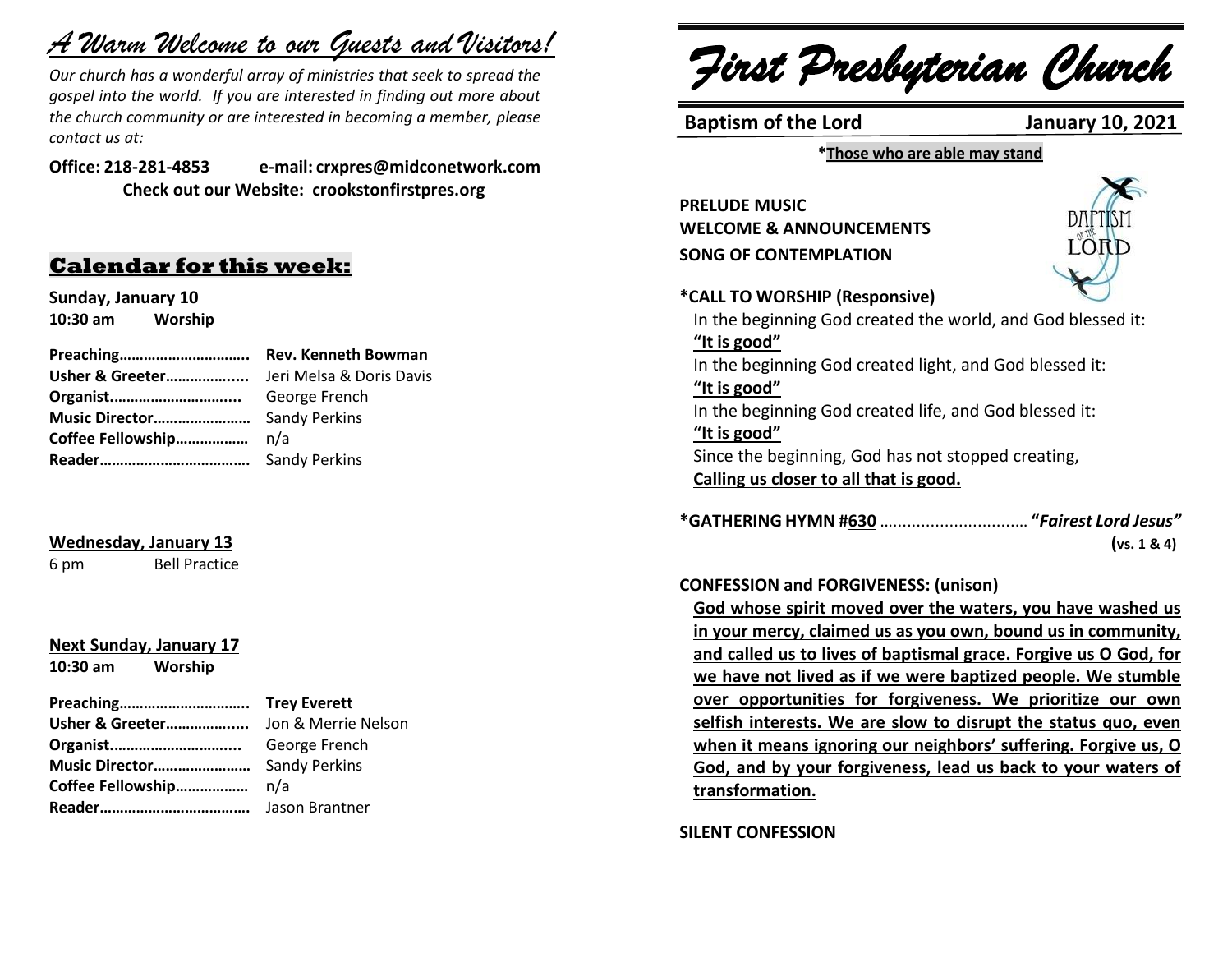### **DECLARATION OF FORGIVENESS (Responsive)**

How vast is God's grace! Through the power and promise of Christ Jesus, our sins are washed away, and we are claimed as God's own beloved. Indeed, we are forgiven. In the wake of God's forgiveness, we are called to be the beloved community living out Christ's justice and the Spirit's reconciling peace.

**Thanks be to God. Amen!**

**\*RESPONSE HYMN #701 …………….................…… "***Lord, Prepare Me"* 

#### **\*PRAYER OF THE DAY (unison)**

**Holy God, creator of light and giver of goodness, your voice moves over the waters. Immerse us in your grace, and transform us by your Spirit, that we may follow after your Son, Jesus Christ, our Savior and Lord, who lives and reigns with you and the Holy Spirit, one God, now and forever. Amen.**

#### **SCRIPTURE**

| Leader: The Word of the Lord. People: Thanks be to God!        |  |
|----------------------------------------------------------------|--|
|                                                                |  |
| Leader: The Word of the Lord. People: Praise to you, O Christ! |  |

**SERMON Kenneth Bowman** 

**SILENCE FOR REFLECTION**

| (vs. $1 & 3)$ |
|---------------|

#### **PRAYERS OF THE PEOPLE**

*Leader: Lord in your mercy* **People: Hear Our Prayer.**

**THE LORD'S PRAYER** *(forgive us our "sins")* 

#### **\*BLESSING AND CHARGE (Responsive)**

The loving kindness of the Lord our God, the grace of Jesus Christ our Savior, and the renewing power of the Holy Spirit by with you all. **Alleluia!**

**\*CLOSING HYMN #192 …………….........................***"Shine, Jesus, Shine"* *(vs. 1 & 3)*

#### **\*DISMISSAL (Responsive)**

Go in Peace to love and serve the Lord. **Thanks be to God! Amen.**

#### **\*POSTLUDE**



**\_\_\_\_\_\_\_\_\_\_\_\_\_\_\_\_\_\_\_\_\_\_\_\_\_\_\_\_\_\_\_\_\_\_\_\_\_\_\_\_\_\_\_\_\_\_\_\_\_\_\_\_\_\_\_\_**

### **\*YEAR-END GIVING STATEMENTS\***

Due to COVID guidelines and just an extra step in safety for everyone, your Year-End Giving Statements have been mailed directly to you this year.

**\_\_\_\_\_\_\_\_\_\_\_\_\_\_\_\_\_\_\_\_\_\_\_\_\_\_\_\_\_\_\_\_\_**

### *Please continue to be in prayer for:*

Stan & Betty Johnson Debby Novotny (Lynne's sister) Karen Mullins (Lynne's sister-in-law) Nancy Amiot (the Finkenbinder's niece) Brent Blake and the Blake families JoAnn Westburg

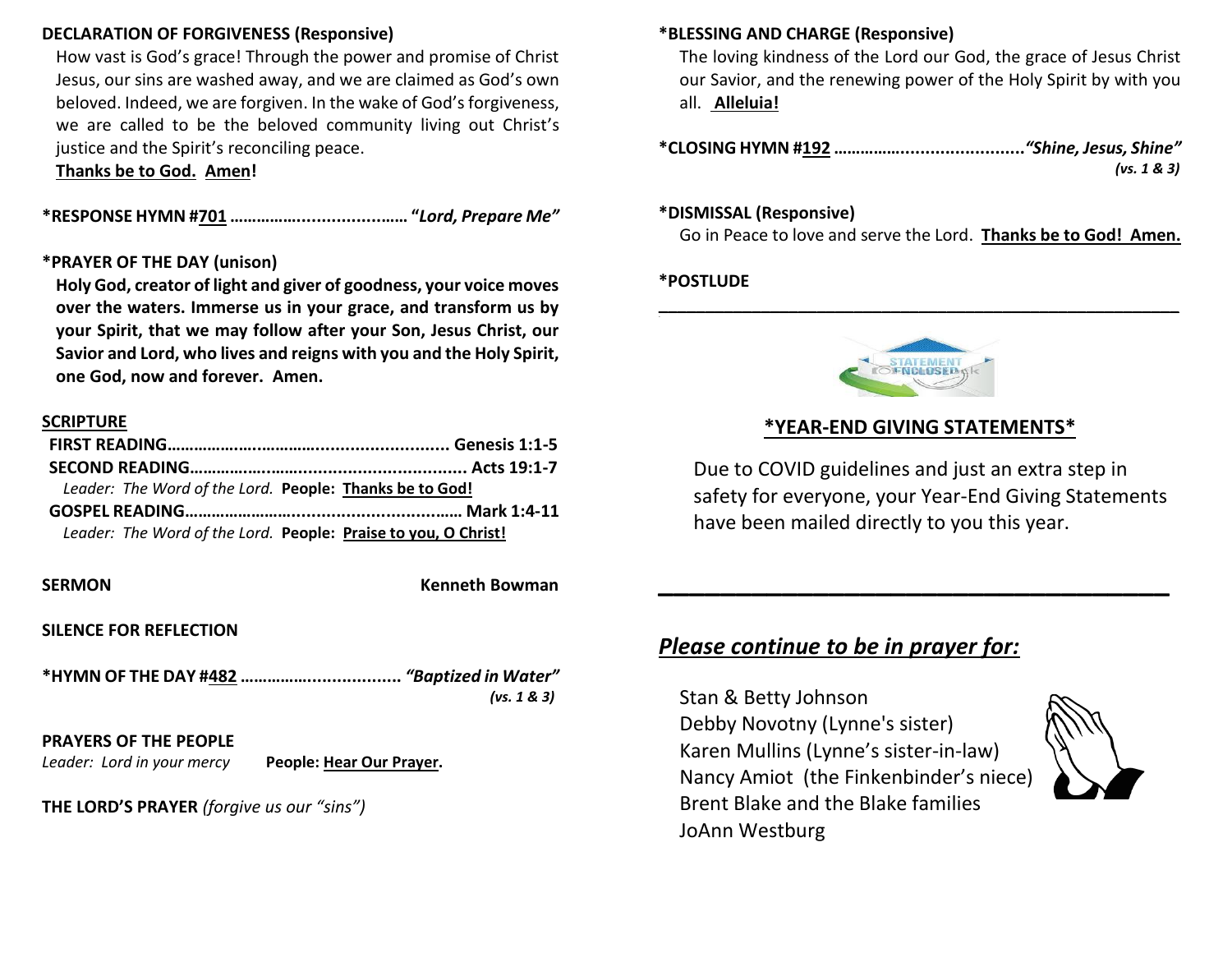### **FAIREST LORD JESUS**

Fairest Lord Jesus, Ruler of all nature, O thou of God to earth come down, Thee will I cherish, thee will I honor, Thou, my soul's glory, joy, and crown

Beautiful Savior, Ruler of the nations, Son of God and Son of Man! Glory and honor, praise, adoration, Now and forevermore be thine!

### **FAIREST LORD JESUS**

Fairest Lord Jesus, Ruler of all nature, O thou of God to earth come down, Thee will I cherish, thee will I honor, Thou, my soul's glory, joy, and crown

Beautiful Savior, Ruler of the nations, Son of God and Son of Man! Glory and honor, praise, adoration, Now and forevermore be thine!

### **LORD, PREPARE ME**

Lord, prepare me to be a sanctuary, Pure and holy, tried and true. With thanksgiving, I'll be a living sanctuary for you.

### **LORD, PREPARE ME**

Lord, prepare me to be a sanctuary, Pure and holy, tried and true. With thanksgiving, I'll be a living sanctuary for you.

### **BAPTIZED IN WATER**

Baptized in water, sealed by the Spirit, cleansed by the blood of Christ our King; heirs of salvation, trusting the promise, faithfully now God's praises we sing.

Baptized in water, sealed by the Spirit, marked with the sign of Christ our King; born of the Spirit, we are God's children; joyfully now God's praises we sing.

### **BAPTIZED IN WATER**

Baptized in water, sealed by the Spirit, cleansed by the blood of Christ our King; heirs of salvation, trusting the promise, faithfully now God's praises we sing.

Baptized in water, sealed by the Spirit, marked with the sign of Christ our King; born of the Spirit, we are God's children; joyfully now God's praises we sing.